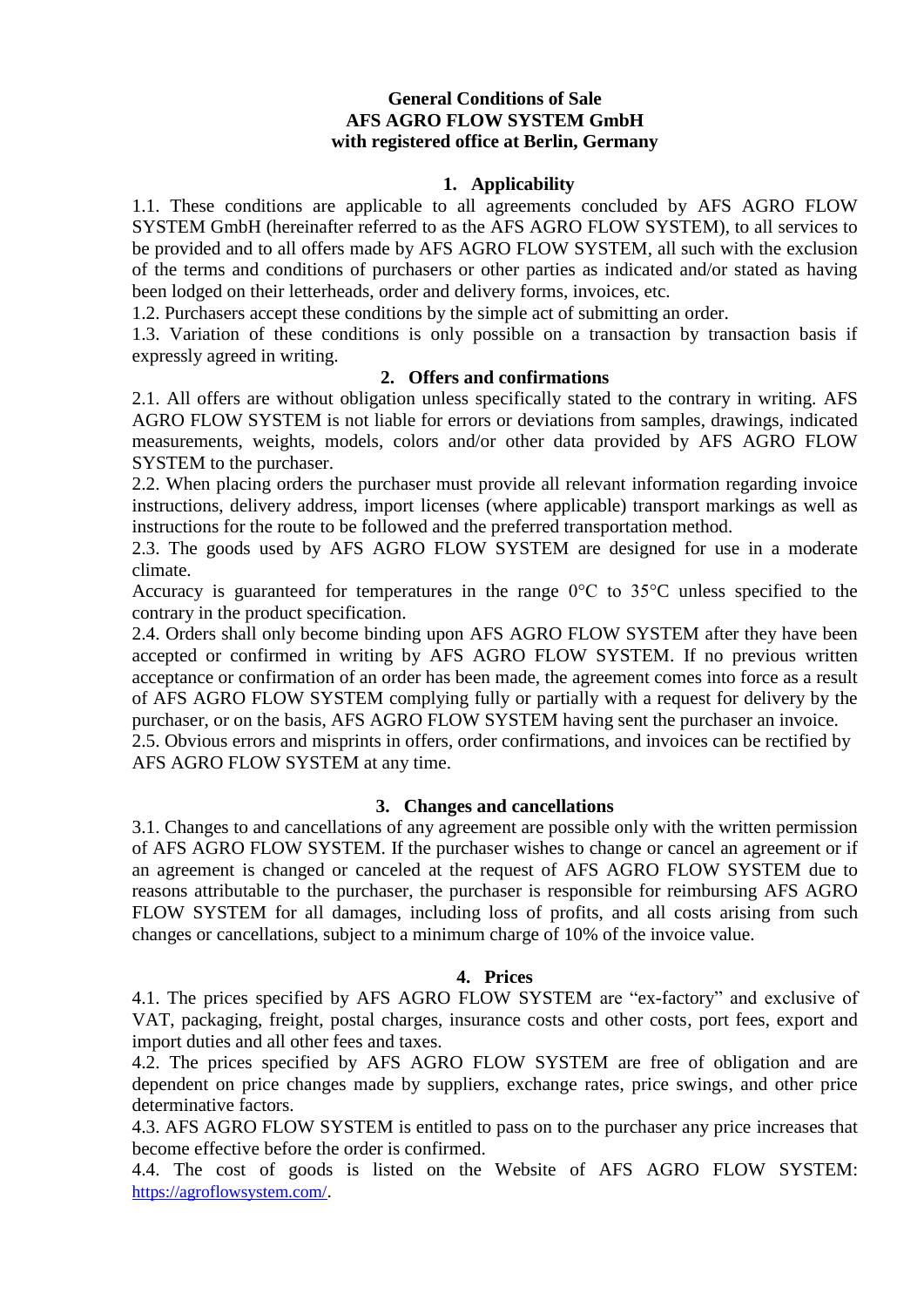## **5. Delivery and delivery time**

5.1. Delivery of the agreed goods takes place EXW "ex-factory" (Incoterms 2010) without packaging unless expressly agreed in writing to the contrary and/or expressly stated to the contrary in the price lists. The cost of packaging is charged to the purchaser separately. AFS AGRO FLOW SYSTEM retains the right to make a charge for administration costs for the supply of goods below an invoice value determined by AFS AGRO FLOW SYSTEM.

5.2. The delivery times indicated are only approximate. Any exceeding of such delivery times shall not give the purchaser the right to cancel the order or to refuse delivery or payment for the goods, nor shall it oblige AFS AGRO FLOW SYSTEM to pay any reimbursement to the purchaser.

5.3. Where goods have not been accepted by the purchaser after the expiry of the delivery period, the goods shall be held at the disposal of the purchaser and shall be stored at the purchaser's own expense and risk. In that case, in addition to the (storage) costs incurred, AFS AGRO FLOW SYSTEM will charge a monthly rate of 1% interest of the invoice value up to the moment of final payment.

5.4. The Incoterms 2010 are applicable to all AFS AGRO FLOW SYSTEM deliveries.

# **6. Transportation, risks, and insurance**

6.1. AFS AGRO FLOW SYSTEM determines the method of transportation. If the purchaser later selects a transport company or method himself, any additional costs will be passed on. If delivery cannot be made due to causes outside the control or the range of action available to AFS AGRO FLOW SYSTEM, AFS AGRO FLOW SYSTEM shall have the right to store or to arrange for the goods ready for delivery to be stored at the expense and risks of the purchaser and to require payment for the goods as if they had been delivered.

### **7. Claims**

7.1. Claims in regard to deliveries have no effect on other agreements or the legal relations between the parties. These claims must be made by the purchaser in writing to AFS AGRO FLOW SYSTEM directly and such claims must be in the possession of AFS AGRO FLOW SYSTEM within fourteen days from the receipt of the goods or, when the purchaser was only able to discover the defects at a later time, within fourteen days of the discovery of such defects (but no later than twelve months following delivery). These claims must be made by means of a precise written statement of nature and the ground of the complaint must be accompanied by the packing slip and must quote the invoice number. Claims not made within the aforementioned period of fourteen days at the latest will not be entertained. External transport damage must be reported on the freight note and the purchaser must demonstrate this damage by means of photographs.

7.2. The processing or use of the delivered goods by the purchaser or the placing of such goods by the purchaser under the authority of any third party shall nullify the right of claim. Minor deviations in quality or quantity and deviations that are regarded as tolerable within the sector shall confer no right of claim. If a claim is substantiated, AFS AGRO FLOW SYSTEM has the right, in exchange for the return of the faulty goods, to credit the purchaser in full, to repair the faulty goods, or to proceed to re-delivery or reprocessing of the goods in question.

7.3. The purchaser does not have the right to return goods delivered to him under any circumstances unless AFS AGRO FLOW SYSTEM has given its written approval. If the purchaser should nonetheless return goods in conflict with this stipulation, insofar as such goods are not refused by AFS AGRO FLOW SYSTEM, the goods shall be held at the disposal of the purchaser at the purchaser's expense and risk, without acknowledgement of the appropriateness of any later claim against the guarantee being capable of being construed from such course of action.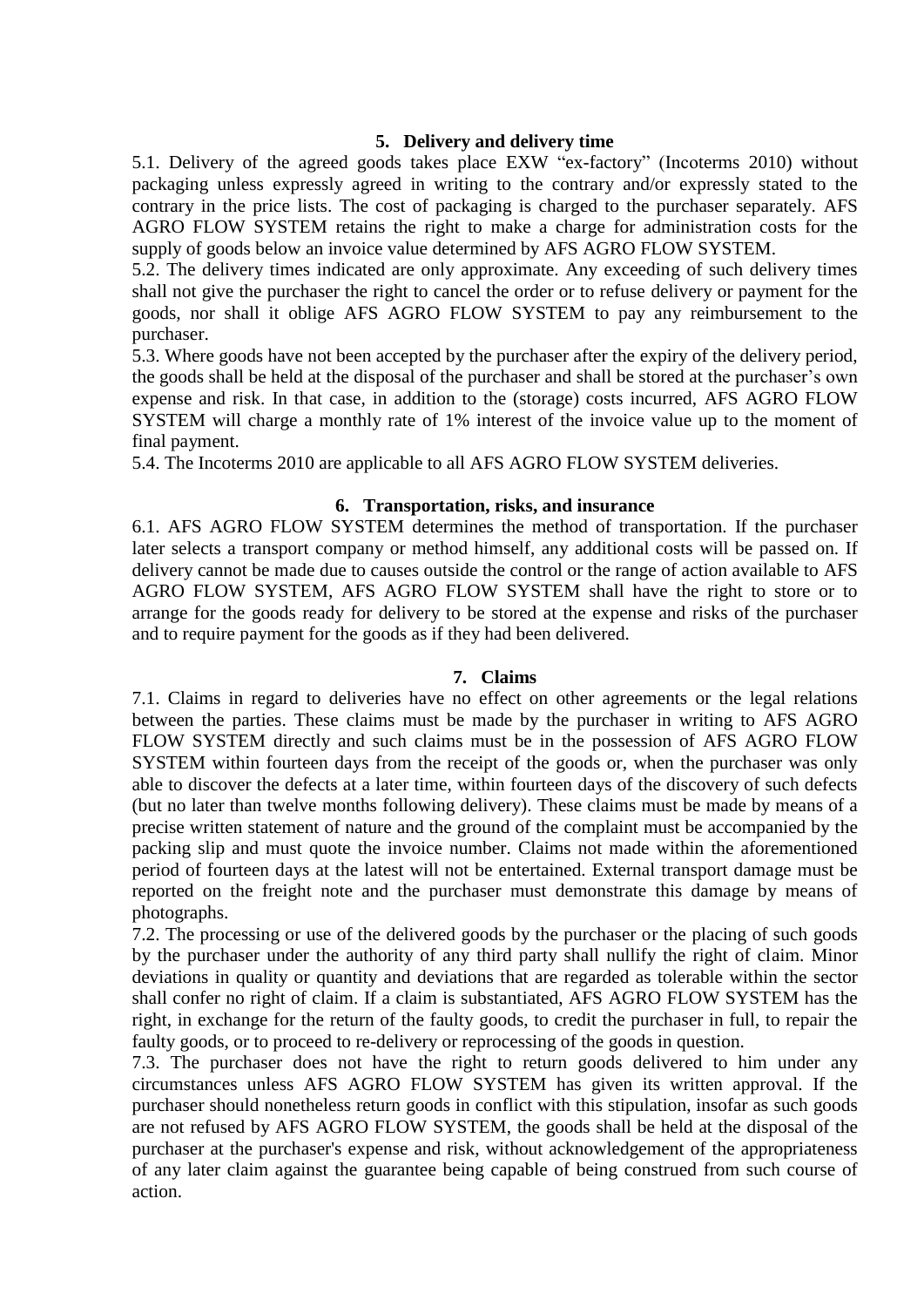#### **8. Guarantee and liability**

8.1. AFS AGRO FLOW SYSTEM provides a guarantee in respect of new goods supplied by AFS AGRO FLOW SYSTEM for the period **of 3 years** following delivery unless expressly agreed to the contrary in writing. All goods or components of such goods in which defects might arise during this period as a result of faulty construction defects or faulty material defects will be repaired or alternatively replaced by AFS AGRO FLOW SYSTEM (at the discretion of AFS AGRO FLOW SYSTEM) free of charge, subject to the condition that such defects are brought to the attention of AFS AGRO FLOW SYSTEM in writing immediately following discovery of the same, and in all cases within the periods referred to in article 7. Damage caused as a result of inappropriate use of the products and failure to (correctly) comply with the instructions for use is not covered.

8.2. Products shall only be sent back to AFS AGRO FLOW SYSTEM for repair or replacement at the purchaser's own expense - after AFS AGRO FLOW SYSTEM has given its written approval. Only in the case of repair or replacement under guarantee shall the products be returned to the purchaser at the expense of AFS AGRO FLOW SYSTEM.

8.3. If the guarantee relates to a product manufactured by a third party, the guarantee is limited to the guarantee provided by the manufacturer concerned.

8.4. If the purchaser carries out repairs or alterations during the guarantee period or has such work being carried out on his behalf without the permission of AFS AGRO FLOW SYSTEM, or fails to comply with his payment obligations, all guarantee obligations shall immediately lapse. The purchaser is not entitled to refuse payment on the ground that AFS AGRO FLOW SYSTEM has not, not fully or not timely complied with its guarantee obligations.

8.5. Without prejudice to the foregoing, unless there is an instance of deliberate act or omission or deliberate recklessness, AFS AGRO FLOW SYSTEM shall under no circumstances be liable for any indirect damages, such as damages resulting from any stoppage of business operations, delay, disruption or any other form of operational damages under whatever heading or of whatever description, for any direct or indirect damages caused to or by products delivered by AFS AGRO FLOW SYSTEM, or for damage or injury caused to property and persons. All liability on the part of AFS AGRO FLOW SYSTEM under any heading whatever shall in all cases be limited to the maximum of the purchase price amount of the delivered goods already paid by the purchaser at the time of his claim. The purchaser indemnifies AFS AGRO FLOW SYSTEM against all liability towards third parties as a result of any defect in the delivered goods.

8.6. AFS AGRO FLOW SYSTEM shall not be liable for any defect arising out of equitable wear, intentional damage, negligence, abnormal working conditions, failure to comply with the AFS AGRO FLOW SYSTEM's instructions (oral or written), incorrect use, alteration or inappropriate maintenance or repair of the goods without the AFS AGRO FLOW SYSTEM's approval.

### **9. Retention of title**

9.1. Without prejudice to the stipulations of these conditions, all goods delivered by AFS AGRO FLOW SYSTEM at any time remain the property of AFS AGRO FLOW SYSTEM until the moment of payment of all our claims against the purchaser, that arise from any cause whatever and without regard to the exigibility of such claims, including interest charges and costs.

9.2. The purchaser is not authorized to pledge or transfer the ownership of the goods to third parties until full payment for the goods has been made. In the case of any infringement of this condition, as in the case of the full or partial applicability of article 11, AFS AGRO FLOW SYSTEM has the right to repossess all goods delivered by AFS AGRO FLOW SYSTEM or to have such goods repossessed on its behalf from the location in which such goods are to be found, without any authorization from the purchaser or intervention by a court of law being necessary for this purpose.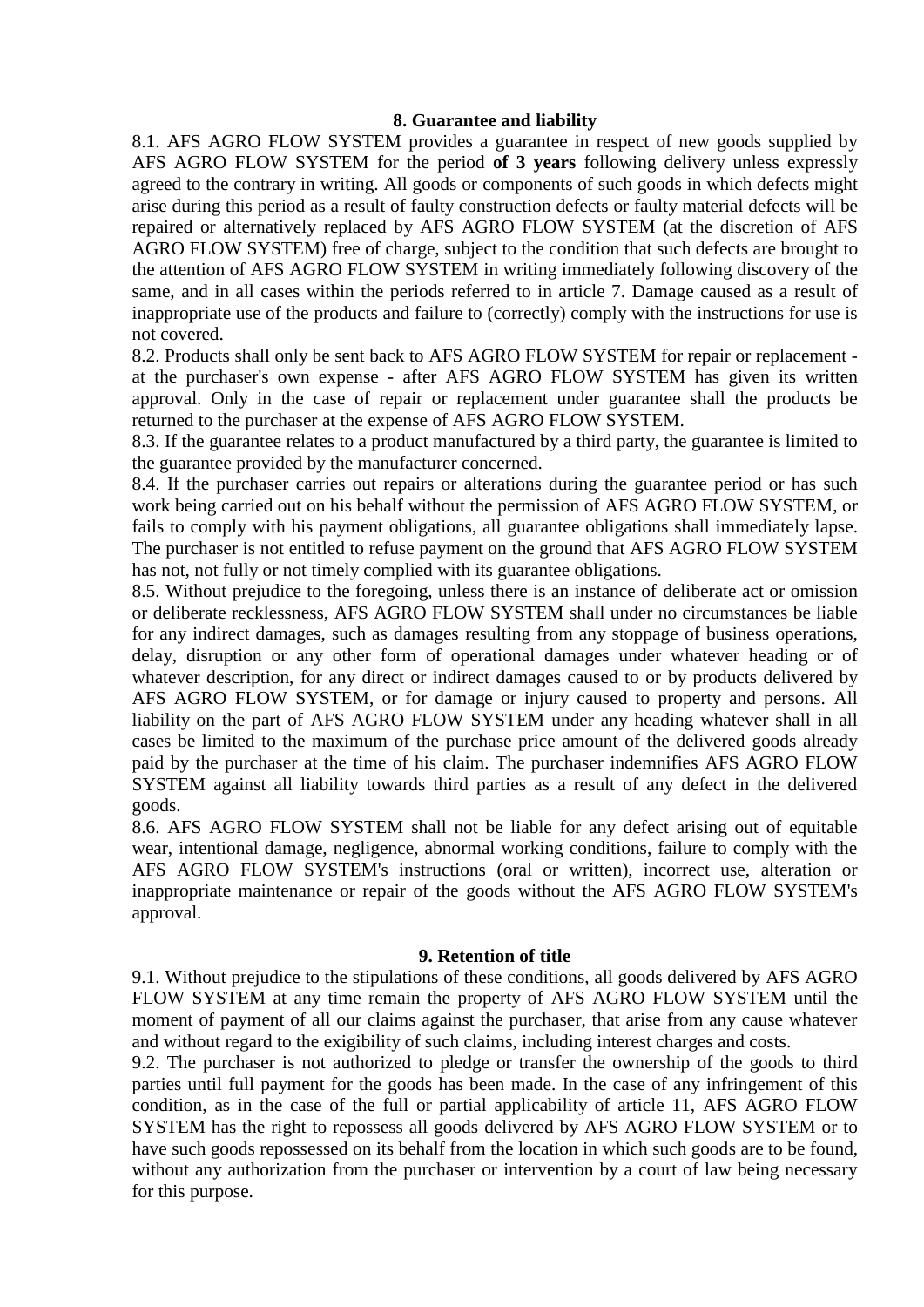All other claims of AFS AGRO FLOW SYSTEM against the purchaser shall then become immediately due and payable at that time.

9.3. In the event that a third party intends to serve a garnishment order against the goods delivered subject to retention of title or intends to establish or execute rights with respect to such goods, the purchaser has the obligation to notify AFS AGRO FLOW SYSTEM as quickly as possible. The purchaser has the obligation to ensure the goods delivered subject to retention of title, to keep these goods insured against theft, fire, explosion and water damage and to submit this insurance policy and the insurance payment receipts to AFS AGRO FLOW SYSTEM for inspection at the first request of AFS AGRO FLOW SYSTEM.

9.4. The purchaser is not entitled to pledge the goods delivered subject to retention of title nor to extend any other right pertaining to such goods to any third party.

9.5. Ownership of the software from AFS AGRO FLOW SYSTEM to the purchaser does not pass. The purchaser is provided with access and registration only in the purchaser's Personal AFS Account located on AFS AGRO FLOW SYSTEM's Website at the following link: [https://account.agroflowsystem.com.](https://account.agroflowsystem.com/)

#### **10. Payment**

10.1. Unless agreed to the contrary in writing, all invoices must be paid within 30 days of the date of the invoice without appeal to any discount, deduction or setoff. Should the purchaser fail to make payment within the agreed payment period, he shall be in default by virtue of the simple expiry of that payment period and without necessity for any further placement in default or warning, whereupon the purchaser shall then become liable for payment of delay interest at the applicable legally permitted trade rate of interest as provided for increased by 2%, with interest chargeable over part of a month being calculated as for a full month.

10.2. AFS AGRO FLOW SYSTEM is also entitled, in addition to the principal claim and the interest, to claim the full extrajudicial and court costs incurred as a result of nonpayment or not timely payment. The full extrajudicial costs shall, in any case, be due and payable by the purchaser where AFS AGRO FLOW SYSTEM has secured the services of a third party for the collection of the amounts due.

10.3. If a serious doubt exists on the part of AFS AGRO FLOW SYSTEM with regard to purchaser's solvency, AFS AGRO FLOW SYSTEM shall then have the right to suspend compliance with its obligations - where a start has already been made with the implementation of these obligations - until the purchaser has provided security for compliance with all his obligations arising under the agreement concerned or other agreements, whether (partly) completed or otherwise, to the satisfaction of AFS AGRO FLOW SYSTEM.

10.4. After the delivery and payment of the goods, AFS AGRO FLOW SYSTEM grants access to the AFS AGRO FLOW SYSTEM's software.

10.5. Access to software in this Agreement means access to the purchaser's Personal AFS Account located on the AFS AGRO FLOW SYSTEM's Website at the following link: [https://account.agroflowsystem.com.](https://account.agroflowsystem.com/)

10.6. The cost of access to the Personal AFS Account of each purchaser is set on the Website of AFS AGRO FLOW SYSTEM: <https://agroflowsystem.com/>.

10.7. The purchaser has the right to use the Software only under the condition of payment for the license in accordance with End-User License Agreement.

10.8. The Administrator is given one Administrative Account with the authority specified on the AFS AGRO FLOW SYSTEM's Website by the link: AdministrativeAccount.pdf.

10.9. The AFS AGRO FLOW SYSTEM has the right to restrict or forbid purchaser access to his Personal AFS Account in case of untimely payment for access to the software.

### **11. The default of the purchaser/dissolution of the agreement**

11.1. In the event that the purchaser fails to comply with any obligation under any agreement with AFS AGRO FLOW SYSTEM whatever, if he becomes subject to or is threatened with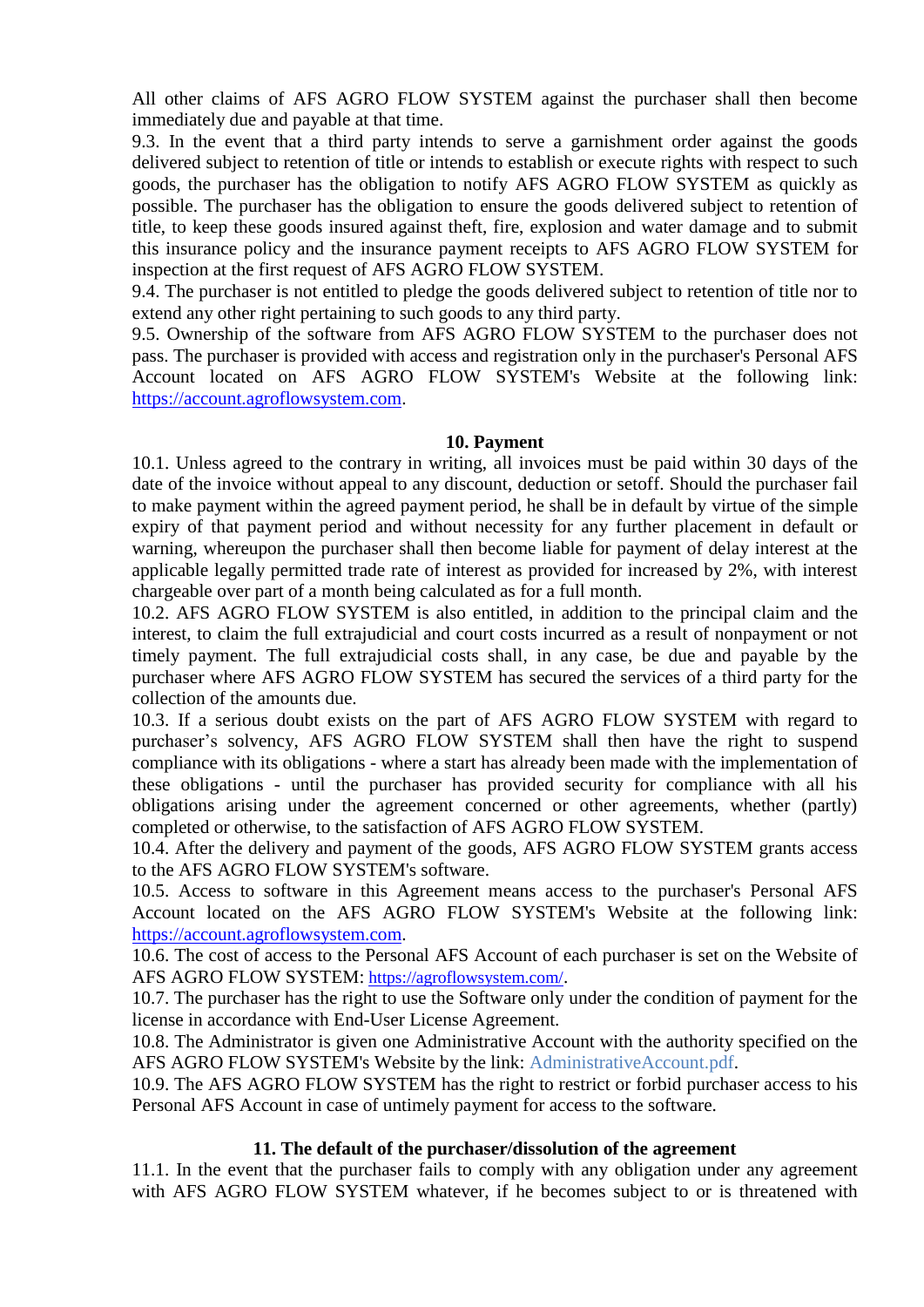becoming subject to suspension of payments, is declared to be in a state of bankruptcy, if his bankruptcy is applied for, if he decides to liquidate his business or if AFS AGRO FLOW SYSTEM receives information that a high degree of probability exists that the purchaser will be unable to comply with his payment obligations, AFS AGRO FLOW SYSTEM shall be entitled to suspend all agreements in existence at that time without necessity for intervention by a court of law, or to dissolve or declare all such agreements to be fully or partly dissolved by means of a registered letter to this effect addressed to the purchaser, to regard all not exigible claims as immediately exigible and to repossess all goods delivered but not yet paid for, without prejudice to the further right of AFS AGRO FLOW SYSTEM to claim compensation for damages, lost profits and interest.

11.2. Upon termination of the license agreement after 1 year of goods operation, the purchaser is obligated to notify AFS AGRO FLOW SYSTEM (in a written form to the e-mail of AFS AGRO FLOW SYSTEM: [license@agroflowsystem.com\)](mailto:license@agroflowsystem.com) 30 days before the expiry date of the license agreement in accordance with End-User License Agreement.

11.3. If the Personal AFS Account license has not been prolonged and the purchaser has notified AFS AGRO FLOW SYSTEM, purchaser cannot use the account full functionality after the end of the End-User License Agreement. Purchaser can only view the data that was collected within the license period. Purchaser is given 2 months to upload the data after the license period ends. After that data is deleted automatically.

11.4. If the purchaser has not warned AFS AGRO FLOW SYSTEM about the termination of the license agreement, the agreement shall be deemed to continue for the next year.

11.5. In case of early termination of the license contract, the purchaser is obliged to pay AFS AGRO FLOW SYSTEM the cost of using the Personal AFS Account during the period of agreement.

#### **12. Force majeure**

12.1. If AFS AGRO FLOW SYSTEM is unable to deliver goods on time due to force majeur, it has the right to suspend delivery or to cancel delivery altogether, depending on the circumstances.

Force majeure shall apply to all circumstances outside of the control or the field of action of AFS AGRO FLOW SYSTEM that are of a nature such that compliance with the agreement cannot reasonably be expected of AFS AGRO FLOW SYSTEM, the details of these arrangements being subject to the proviso that AFS AGRO FLOW SYSTEM is prepared in such cases to consult with the purchaser regarding measures that might be taken with the intention of preventing damages for both AFS AGRO FLOW SYSTEM and the purchaser or at least with a view to limiting such damages as far as possible. The purchaser is not entitled to any reimbursement for damages in the event that an instance of force majeure occurs.

#### **13. Disputes**

13.1. All disputes that may arise out of or in connection with agreements concluded on these terms and further agreements arising from such agreements must be submitted exclusively to the competent court at the location of AFS AGRO FLOW SYSTEM, for example, with the aim of obtaining preliminary injunctions. However, AFS AGRO FLOW SYSTEM has the right in all cases to apply to the competent court at the place of residence of the purchaser or to the competent court in another place.

### **14. Applicable legal jurisdiction**

14.1. All agreements concluded subject to these conditions and all further agreements that arise from such agreements are governed by German law and specifically exclude the applicability of the UN Convention on contracts for the international sale of goods (Vienna 1980).

# **15. Privacy and processing of Personal Data**